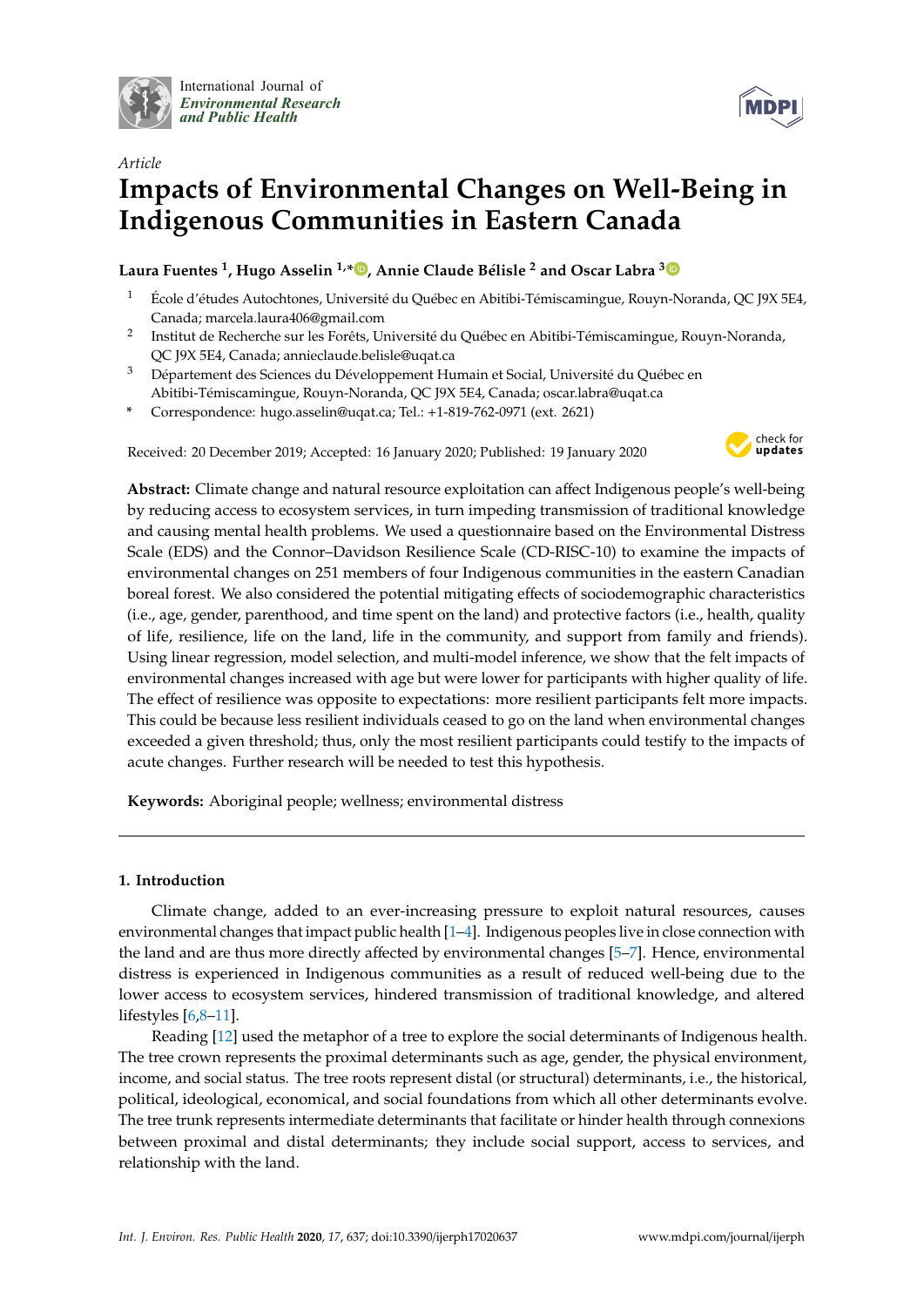Among the proximal determinants of health, different sociodemographic characteristics might influence how environmental changes affect Indigenous well-being. The more time someone spends on the land, the more likely he/she is to be affected by environmental changes. In addition, women and men use the land differently and this could be reflected in how they are affected by environmental changes [\[13](#page-8-2)[–17\]](#page-8-3). Similarly, youth, adults, and elders do not use the land in the same way and could be affected differently by environmental changes [\[18](#page-8-4)[–22\]](#page-8-5). Having children or not also results in different land use patterns and possible impacts of environmental changes.

The impacts of environmental changes on Indigenous well-being can also be mitigated by proximal and intermediate determinants of health acting as protective factors. More resilient individuals have a higher capacity to bounce back after a disturbance and could thus be expected to be less affected by environmental changes [\[10](#page-8-6)[,23\]](#page-8-7). Higher quality of life and better health conditions are also expected to reduce the impacts of environmental changes [\[19,](#page-8-8)[24\]](#page-8-9). Support from family and friends and good relations with others within communities or on the land could also mitigate the impacts of environmental changes [\[25](#page-8-10)[,26\]](#page-8-11).

Our main objective was to examine how environmental changes affect Indigenous well-being in the boreal forest of eastern Canada, taking into account sociodemographic characteristics and protective factors. We considered the following hypotheses:

**Hypothesis 1 (H1).** *Environmental distress increases when environmental changes increase.*

**Hypothesis 2 (H2).** *The relationship between environmental distress and environmental changes varies according to sociodemographic characteristics (i.e., age, gender, time spent on the land and parenthood).*

**Hypothesis 3 (H3).** *Environmental distress resulting from environmental changes is reduced by protective factors (i.e., resilience, health, quality of life, support from family and friends, life on the land, and life in the community).*

We found that the more environmental changes were perceived, the more impacts were felt. Older participants felt more impacts from environmental changes, but no other sociodemographic characteristic had a significant effect. Participants with higher quality of life felt less impacts, whereas more resilient participants unexpectedly felt more, maybe because less resilient persons do not go on the land if environmental changes exceed a given threshold.

## **2. Materials and Methods**

#### *2.1. Study Area*

The study area was in the eastern Canadian boreal forest, on the traditional territories of four communities belonging to three different Indigenous peoples: the Cree community of Ouje-Bougoumou (820 members), the Atikamekw community of Opitciwan (2697 members), and the Anishnaabeg communities of Pikogan (996 members) and Wahgoshig (303 members). These communities experience various degrees of environmental changes, both in number and intensity of stressors (e.g., climate change, forestry, mining, hydropower development).

The three Indigenous peoples to which the participating communities belong are part of the Algonquian language family, share several cultural traits, and all used to follow a nomadic lifestyle based on hunting, trapping, fishing, and gathering before forced settlement in the 20th century [\[27](#page-8-12)[,28\]](#page-8-13). Education levels are generally low, and the unemployment rate is high. The main sources of employment are public services, administration, education, health, and development of community infrastructure.

#### *2.2. Data Collection*

We designed a questionnaire based on the Environmental Distress Scale (EDS) and on the 10–item Connor–Davidson Resilience Scale (CD-RISC 10) (see Supplementary Materials). The EDS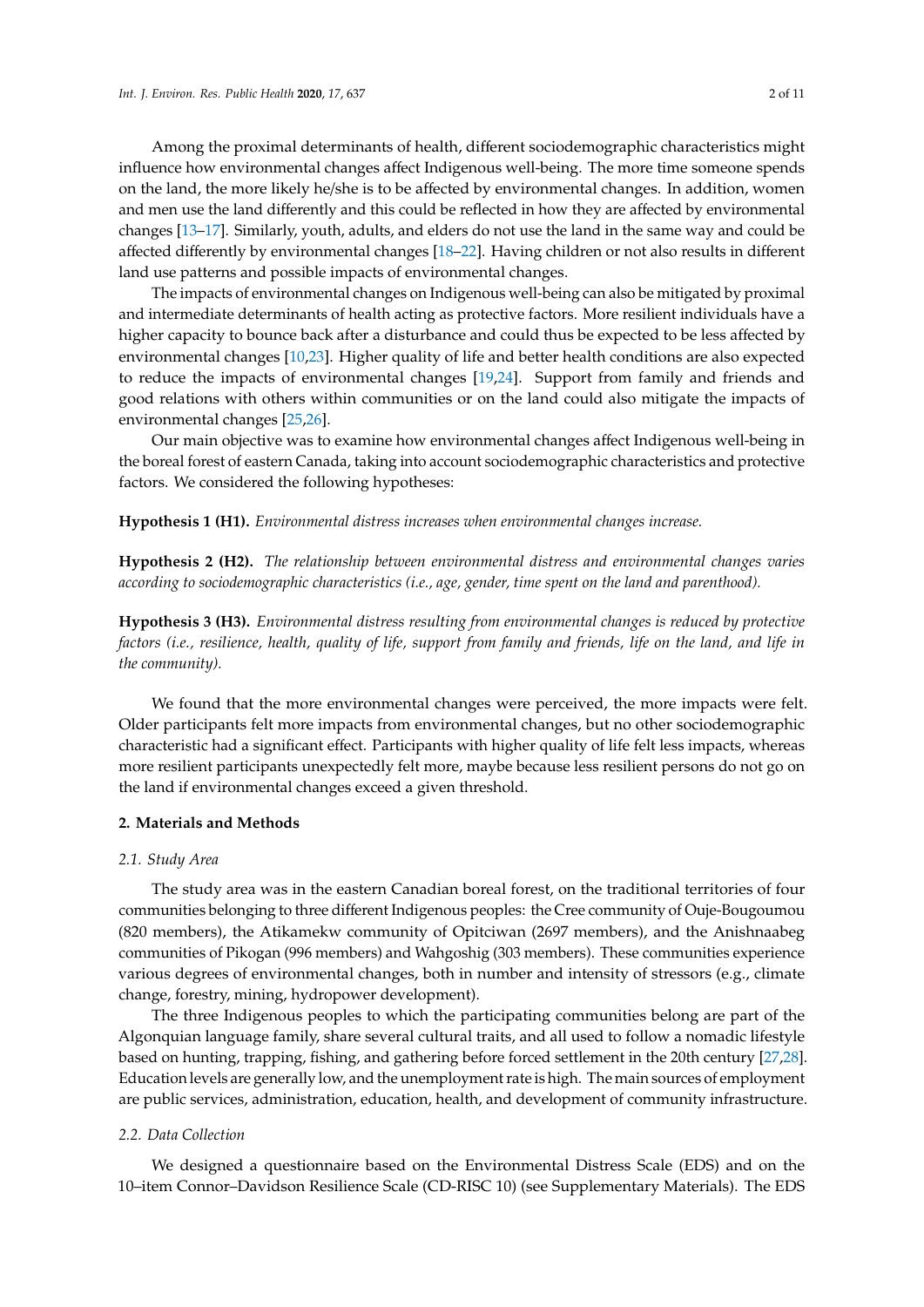was developed to evaluate the impacts of environmental changes on human distress in rural and Indigenous communities in Australia [\[29\]](#page-8-14). It was also used in a study with the Rigolet Inuit community in Labrador, eastern Canada [\[30\]](#page-8-15). We used two sections of the EDS to measure people's observations of environmental changes (15 items) and felt effects of environmental changes (22 items). Items were measured on a 5 point Likert scale.

We also measured participants' sociodemographic characteristics (4 items) to determine if they influenced the link between perceived environmental changes and felt impacts: gender (man or woman); age group (18–35 or >35 years old); parenthood (having children or not); and time spent on the land (never, a few times a year, a few times a month, a few times a week, always). We also measured protective factors with slightly modified items of the EDS (all measured on a 5 point Likert scale): life in the community (14 items); life on the land (7 items); support from family and friends (5 items); quality of life (1 item), and health (1 item). We measured resilience with the 10–item (each measured on a 4 point Likert scale) Connor–Davidson Resilience Scale [\[31\]](#page-8-16) which was validated for use with different ethnic groups around the world including Indigenous peoples [\[31–](#page-8-16)[33\]](#page-9-0).

#### *2.3. Ethical Considerations*

We respected the principles of ethical research with Indigenous peoples [\[34\]](#page-9-1). Each community provided approval and each individual participant completed a consent form [\[35\]](#page-9-2). We obtained an ethics certificate from the Ethics Review Board of Université du Québec en Abitibi-Témiscamingue in April 2016 (#2016-04-Asselin). The names of the participants were not collected to ensure confidentiality. We conducted the survey between June and November 2016. All participants were 18 years of age or older. The time to complete the survey averaged approximately 30–45 min per person. Liaisons within each community helped recruiting participants who were contacted in the streets, in their homes or offices, and at public gatherings.

#### *2.4. Analyses*

We used three series of linear regressions and model selection based on the Akaike information criterion (AICc) to assess the relationship between perceived frequency of environmental changes and felt impacts of changes (H1) as well as the effects of sociodemographic characteristics (H2) and protective factors (H3) on this relationship. We conducted statistical analyses with version 3.4.4 of the R software using the base package and the AICc modavg package [\[36\]](#page-9-3). We considered parameters with a confidence interval excluding zero to have significant effects. We verified the application conditions for all regression series with a visual examination of the validation plots for the general models (with all variables). We checked outliers for possible errors during data entry. We performed the analyses with and without outliers and, as the results were similar, we kept the outliers. We considered models with a delta AIC $c \leq 2$ .

We verified the reliability and internal consistency of the EDS sections (0.48–0.84) and CD-RISC 10 (0.85) with Cronbach's alpha. Except for life in the community (0.48), all other variables had Cronbach's alpha values higher than 0.70 which was deemed acceptable. We tested the effect of the perceived frequency of environmental changes on felt impacts (H1) using a linear regression. We subsequently analyzed the effects of sociodemographic characteristics (i.e., gender, age, time spent on the land, and parenthood) on the relationship between perceived frequency of environmental changes and felt impacts (H2). We used model selection to compare the contributions of sociodemographic characteristics and to identify the most parsimonious combination explaining environmental distress [\[37\]](#page-9-4). We ranked sociodemographic characteristics using model averaging. We calculated the weight of a variable by summing the weights of all models including it [\[37\]](#page-9-4). The most parsimonious model was then selected to test if protective factors (i.e., resilience, support from family and friends, life in the community, life on the land, health, and quality of life) reduced the impacts of perceived environmental changes (H3). We thus performed a second model selection with felt impacts as a response variable and perceived frequency of change, retained sociodemographic characteristics, and all possible combinations of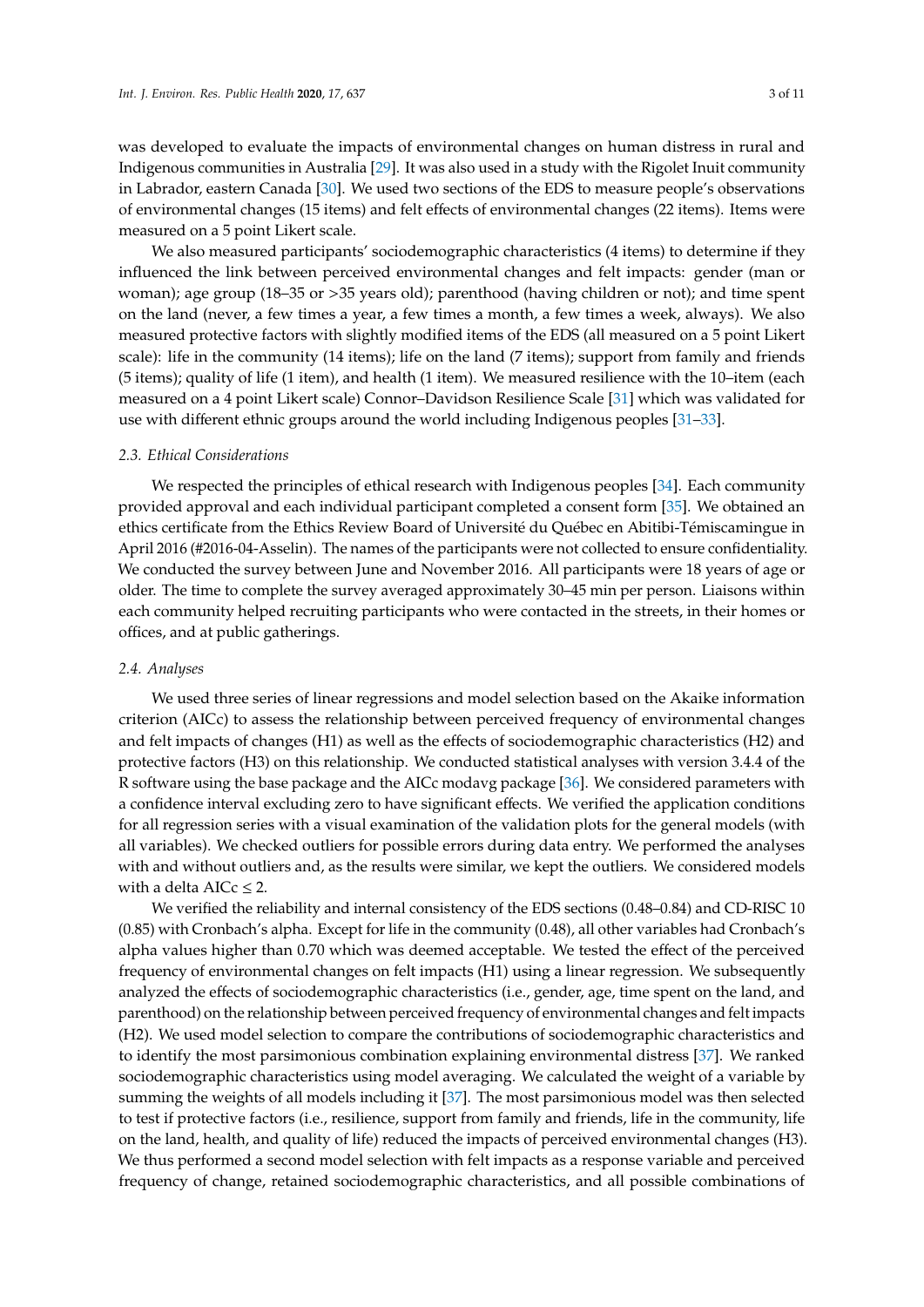protective factors as explanatory variables. We weighted the contributing factors using model averaging (as for H2).

## **3. Results**

A total of 251 persons completed the survey (126 women, 125 men) (Table [1\)](#page-3-0). Highly correlated variables were deleted (health and life on the land). Participants were initially assigned to one of three age groups: 18–35, 35–65, and ≥66 years old. However, only a few (13) seniors accepted to participate. Most mentioned they prefer interviews, as they can detail and contextualize their answers rather than answer closed-ended questions. Hence, age was reclassified into only two groups for analyses: 18–35 and ≥36 years old. The majority of participants were older than 35 years old (68.5%). Between 5% and 40% of the adults living in the communities took part in the survey. Most participants had children (77%). Time spent on the land was a few times a year/month/week for most participants (47%, 26%, and 11%, respectively) with some living full time on the land (14%) and only 2% never going.

|--|

<span id="page-3-0"></span>

| <b>Nation</b> | Community      | Gender | Age Group |           |     | <b>Total</b> |
|---------------|----------------|--------|-----------|-----------|-----|--------------|
|               |                |        | $18 - 35$ | $36 - 65$ | >66 |              |
|               | Ouje-Bougoumou | men    | 13        | 25        | 2   | 74           |
| Cree          |                | women  | 16        | 16        | 2   |              |
| Anishnaabeg   | Wahgoshig      | men    | 8         | 12        | 0   |              |
|               |                | women  | 11        | 6         |     | 38           |
|               | Pikogan        | men    | 5         | 20        | 5   | 66           |
|               |                | women  | 6         | 27        | 3   |              |
| Atikamekw     | Opitciwan      | men    | 9         | 26        | 0   |              |
|               |                | women  | 11        | 27        | 0   | 73           |
|               | Total          |        | 79        | 159       | 13  | 251          |

## *3.1. Impacts of Environmental Changes*

We tested the link between perceived frequency of environmental changes and felt impacts using linear regression (H1). The confidence interval of the coefficient for felt impacts excluded zero (Table [2\)](#page-3-1), confirming the collinearity of this variable with perceived frequency of environmental changes. Thus, H1 was verified: the more someone perceived environmental changes, the more impacts he/she felt.

<span id="page-3-1"></span>**Table 2.** Specifications of the linear regression of felt impacts as a function of perceived frequency of environmental changes (H1).

| <b>Hypothesis</b> | Variable                                        | Coefficients | Standard<br>Error | Confidence<br>Interval $(95%)$ |
|-------------------|-------------------------------------------------|--------------|-------------------|--------------------------------|
| H1                | Perceived frequency of<br>environmental changes | 0.40         | 0.05              | $(0.25 - 0.46)$                |
| Intercept         |                                                 | 61.10        |                   | $(58.42 - 67.34)$              |
| Adjusted $R^2$    |                                                 | 0.16         |                   |                                |

#### *3.2. E*ff*ects of Sociodemographic Characteristics on Felt Impacts of Environmental Changes*

We used model selection based on AICc to assess the effects of sociodemographic characteristics on the relationship between perceived frequency of environmental changes and felt impacts (H2). A total of 16 models were tested, of which four had a delta AICc  $\leq$  2 and were thus considered (Table [3\)](#page-4-0). All retained models included age. Model 12 was the most parsimonious and only included age (confidence interval excluding zero; Table [4\)](#page-4-1); it was thus selected for further analyses (see below). We summed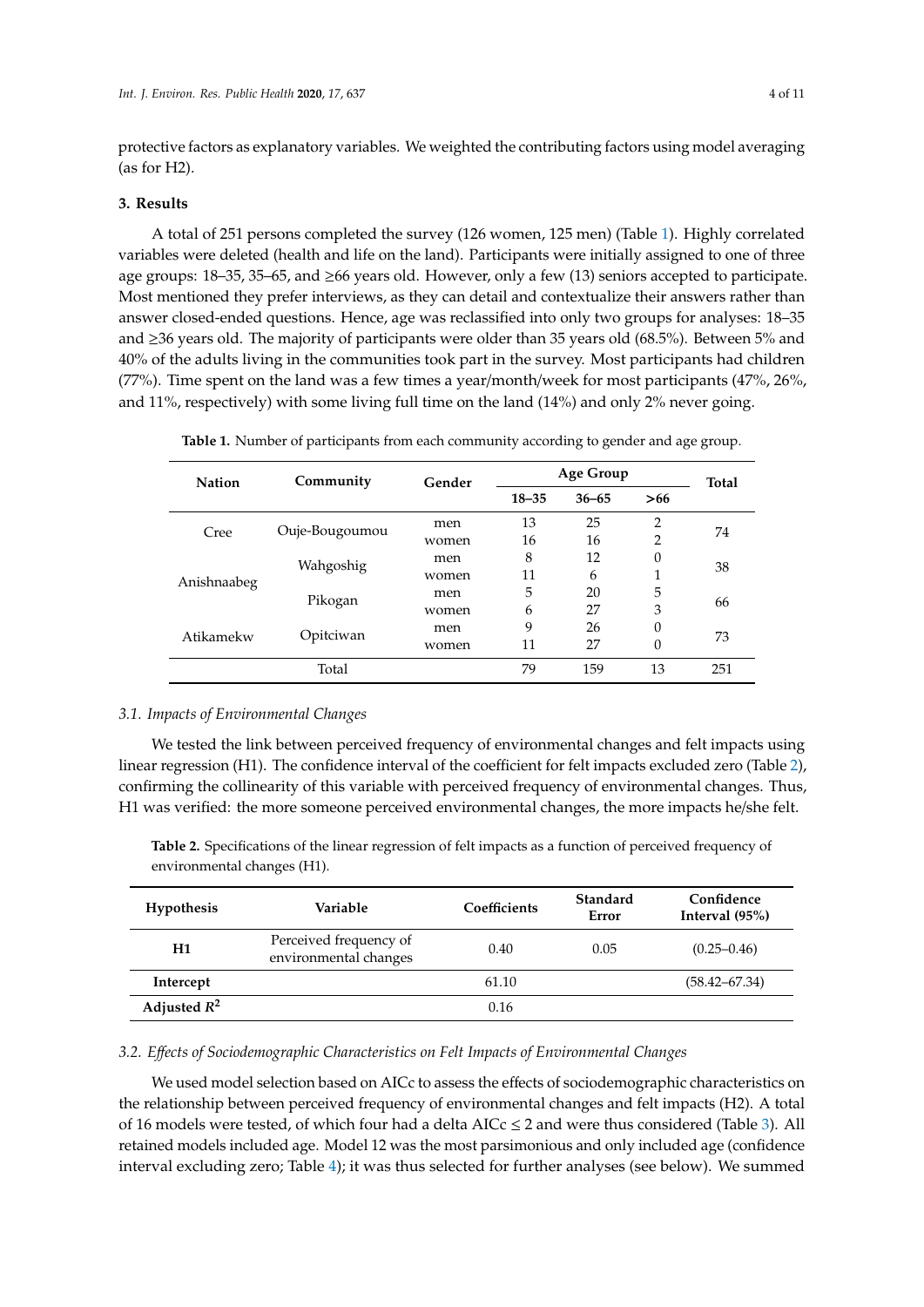cumulative AICc weights and age had the highest weight (age  $= 0.75$ ; time spent on the land  $= 0.42$ ; parenthood =  $0.37$ ; gender =  $0.35$ ).

<span id="page-4-0"></span>

| Table 3. Linear models determining the effects of sociodemographic characteristics on felt impacts of |
|-------------------------------------------------------------------------------------------------------|
| perceived environmental changes. Retained models are shown in bold.                                   |

| Model          | <b>Variables</b>                                                | Delta AICc | <b>AICc Weight</b> | Cumulative<br>Weight |
|----------------|-----------------------------------------------------------------|------------|--------------------|----------------------|
| 12             | FeltImpacts ~ FreqChange + Age                                  | 0.00       | 0.19               | 0.19                 |
| 10             | FeltImpacts ~ FreqChange + Age + TimeLand                       | 0.70       | 0.14               | 0.33                 |
| $\overline{2}$ | FeltImpacts ~ FreqChange + Gender + Age                         | 1.10       | 0.11               | 0.44                 |
| 11             | FeltImpacts ~ FreqChange + Age + Parenthood                     | 1.51       | 0.09               | 0.53                 |
| 9              | FeltImpacts ~ FreqChange + Age + TimeLand + Parenthood          | 2.04       | 0.07               | 0.60                 |
| 5              | $FeltImpacts \sim FreqChange + Gender + Age + TimeLand$         | 2.12       | 0.07               | 0.67                 |
| 6              | FeltImpacts ~ FreqChange + Gender + Age + Parenthood            | 2.55       | 0.05               | 0.72                 |
| 14             | FeltImpacts ~ FreqChange + TimeLand + Parenthood                | 3.05       | 0.04               | 0.77                 |
| 15             | FeltImpacts ~ FreqChange + Parenthood                           | 3.25       | 0.04               | 0.80                 |
| 8              | FeltImpacts ~ FreqChange + Gender + Age + TimeLand + Parenthood | 3.44       | 0.03               | 0.84                 |
| 13             | FeltImpacts ~ FreqChange + TimeLand                             | 3.44       | 0.03               | 0.87                 |
| 0              | FeltImpacts ~ FreqChange                                        | 3.44       | 0.03               | 0.91                 |
| $\overline{4}$ | FeltImpacts ~ FreqChange + Gender + Parenthood                  | 3.95       | 0.03               | 0.93                 |
|                | FeltImpacts ~ FreqChange + Gender                               | 4.21       | 0.02               | 0.96                 |
| 7              | FeltImpacts ~ FreqChange + Gender + TimeLand + Parenthood       | 4.25       | 0.02               | 0.98                 |
| 3              | FeltImpacts ~ FreqChange + Gender + TimeLand                    | 4.67       | 0.02               | 1.00                 |

<span id="page-4-1"></span>**Table 4.** Specifications for the regression of felt impacts as a function of frequency of environmental changes and age (H2, Model 12).

| <b>Hypothesis</b> | Variables                    | Coefficients | <b>Standard Error</b> | Confidence<br>Intervals (95%)      |
|-------------------|------------------------------|--------------|-----------------------|------------------------------------|
| H <sub>2</sub>    | Frequency<br>Age $(\geq 36)$ | 0.34<br>2.90 | 0.05<br>1.22          | $(0.24 - 0.45)$<br>$(0.46 - 5.30)$ |
| Intercept         |                              | 61.14        |                       | $(56.70 - 65.60)$                  |
| Adjusted $R^2$    |                              | 0.20         |                       |                                    |

Felt impacts of environmental changes varied according to age, and, thus, H2 was partly verified. Older participants (≥36 years old) felt more impacts than younger participants (18–35 years old) for the same frequency of environmental changes. However, all participants regardless of age group felt the same (highest) impacts for the highest frequency of environmental changes. None of the other sociodemographic characteristics affected felt impacts of environmental changes.

## *3.3. Role of Protective Factors in Mitigating Environmental Distress*

We used model selection based on AICc to assess the effects of protective factors on the relationship between perceived frequency of environmental changes and felt impacts (H3). Of the 16 tested models, three had a delta  $AICc \leq 2$  and were thus considered (Table [5\)](#page-5-0). All retained models included resilience and quality of life. Model 5 was the most parsimonious combination of variables and included resilience and quality of life (confidence interval excluded zero; Table [6\)](#page-5-1). Resilience increased the felt impacts of environmental changes, whereas quality of life had the opposite effect. Resilience had the highest cumulative AICc weight (resilience = 1.00; quality of life = 0.83; life in the community = 0.76; support from family and friends = 0.38).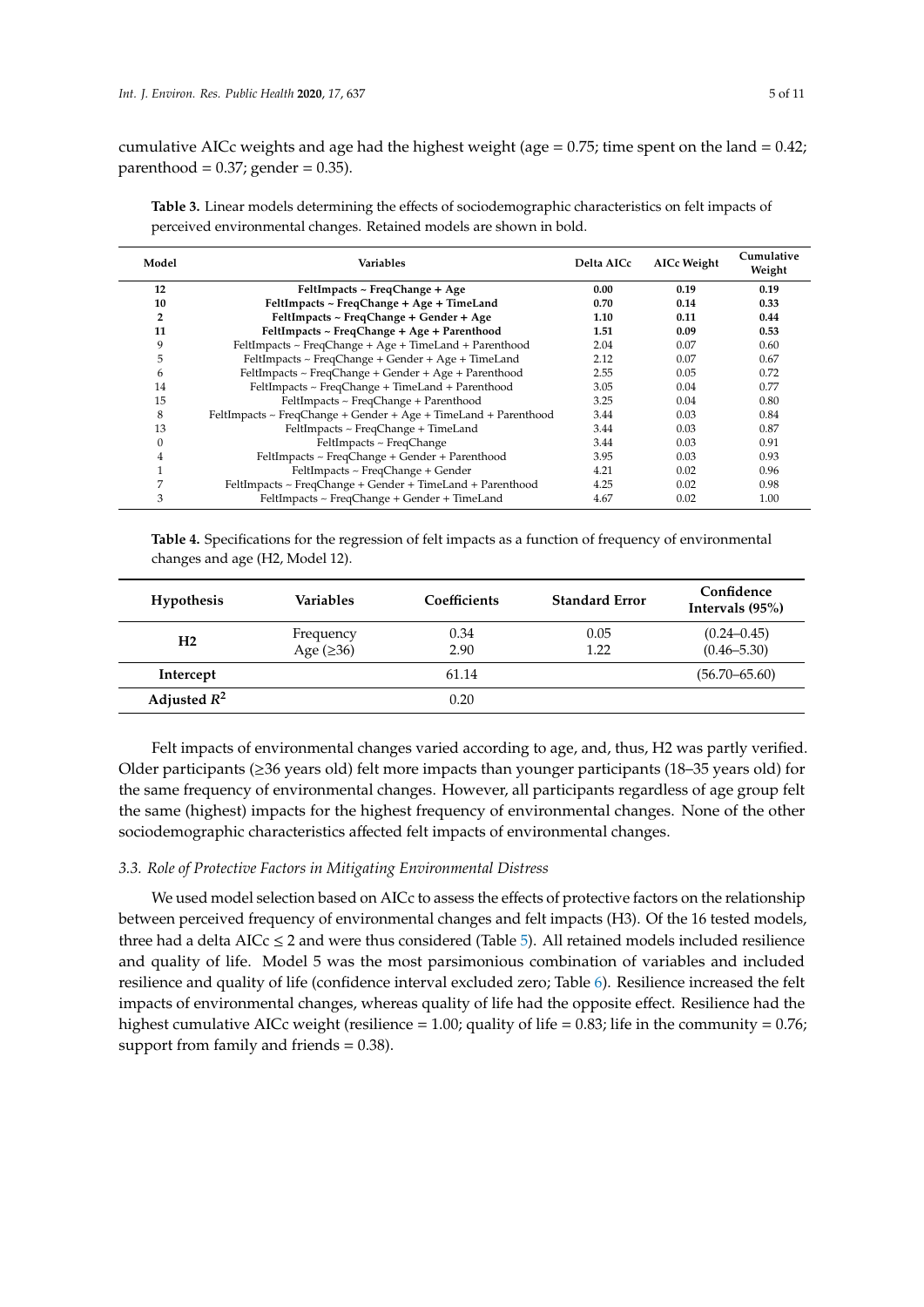| Model          | Variables                                                     | Delta AICc | <b>AICc Weight</b> | Cumulative<br>Weight |
|----------------|---------------------------------------------------------------|------------|--------------------|----------------------|
| 5              | FeltImpacts ~ FreqChange + Age + Resil + Qual + Commun        | 0.00       | 0.37               | 0.37                 |
| 8              | FeltImpacts ~ FreqChange + Age + Resil + Qual + Commun + Supp | 0.85       | 0.24               | 0.61                 |
| $\overline{2}$ | FeltImpacts ~ FreqChange + Age + Resil + Qual                 | 1.94       | 0.14               | 0.75                 |
| 3              | FeltImpacts ~ FreqChange + Age + Resil + Comm                 | 2.66       | 0.10               | 0.84                 |
| 6              | FeltImpacts ~ FreqChange + Age + Resil + Qual + Supp          | 3.00       | 0.08               | 0.93                 |
| 7              | FeltImpacts ~ FreqChange + Age + Resil + Comm + Supp          | 3.96       | 0.05               | 0.98                 |
|                | FeltImpacts ~ FreqChange + Age + Resil                        | 6.38       | 0.02               | 0.99                 |
| 4              | FeltImpacts ~ FreqChange + Age + Resil + Supp                 | 7.94       | 0.01               | 1.00                 |
| 9              | FeltImpacts ~ FreqChange + Age + Qual + Comm + Supp           | 15.36      | 0.00               | 1.00                 |
| 11             | FeltImpacts ~ FreqChange + Age + Qual + Supp                  | 15.71      | 0.00               | 1.00                 |
| 14             | FeltImpacts ~ FreqChange + Age + Comm + Supp                  | 16.57      | 0.00               | 1.00                 |
| 12             | FeltImpacts ~ FreqChange + Age + Qual                         | 17.64      | 0.00               | 1.00                 |
| 10             | FeltImpacts ~ FreqChange + Age + Qual + Comm                  | 17.78      | 0.00               | 1.00                 |
| 13             | FeltImpacts ~ FreqChange + Age + Comm                         | 18.09      | 0.00               | 1.00                 |
| 15             | FeltImpacts ~ FreqChange + Age + Supp                         | 18.18      | 0.00               | 1.00                 |
| $\mathbf{0}$   | FeltImpacts $\sim$ FreqChange + Age                           | 19.00      | 0.00               | 1.00                 |

<span id="page-5-0"></span>**Table 5.** Linear models determining the effects of protective factors on felt impacts of perceived environmental changes. Retained models are shown in bold.

<span id="page-5-1"></span>**Table 6.** Specifications for the regression of felt impacts as a function of frequency of environmental changes, age, resilience, and quality of life (H3, Model 5).

| <b>Hypothesis</b> | <b>Variables</b>      | Coefficients | <b>Standard Error</b> | Confidence<br>Intervals (95%) |
|-------------------|-----------------------|--------------|-----------------------|-------------------------------|
|                   | Frequency             | 0.30         | 0.05                  | $(0.20 - 0.40)$               |
|                   | Age $(\geq 36)$       | 2.83         | 1.20                  | $(0.50 - 5.20)$               |
| H <sub>3</sub>    | Resilience            | 0.44         | 0.10                  | $(0.24 - 0.62)$               |
|                   | Quality of life       | $-1.36$      | 0.63                  | $(-2.60 - 0.12)$              |
|                   | Life in the community | $-0.06$      | 0.03                  | $(-0.11 - 0.00)$              |
| Intercept         |                       | 59.27        |                       | $(51.80 - 66.80)$             |
| Adjusted $R^2$    |                       | 0.22         |                       |                               |

## **4. Discussion**

## *4.1. Felt Impacts of Environmental Changes*

Hypothesis 1 was confirmed: the more participants perceived environmental changes, the more impacts they felt. Previous research in Australia and Canada has shown that Indigenous people consider environmental changes as a hazard not only affecting the land but also their mental health [\[38,](#page-9-5)[39\]](#page-9-6). With increasing environmental changes as a result of natural resource exploitation and climate change in Canada, environmental distress will likely increase in Indigenous populations [\[3,](#page-7-6)[11,](#page-8-0)[39](#page-9-6)[–41\]](#page-9-7).

### *4.2. Influence of Sociodemographic Characteristics on Felt Impacts of Environmental Changes*

Hypothesis 2 was partly confirmed, as older participants ( $\geq$ 36 years old) felt more impacts than younger participants for a given level of environmental change, hence supporting the assertion that attachment to the land increases with age [\[42\]](#page-9-8). As older persons spent more time on the land than younger persons [\[8](#page-7-5)[,43\]](#page-9-9), they felt more impacts, although the effect of time spent on the land was not significant (see below). Some of the oldest participants might have felt more impacts because they had responsibilities on the land as suggested by previous work with Cree tallymen [\[27\]](#page-8-12).

Because of the low participation of elderly people (≥66 years old), it was not possible to compare the answers of participants 36-65 years old and older than 65 years old. Older participants had difficulty understanding the abstract concepts that the questions conveyed, and that were hard to translate into their native languages. Furthermore, they mentioned they felt more comfortable with open questions rather than multiple-choice questions, as they prefer to explain and contextualize their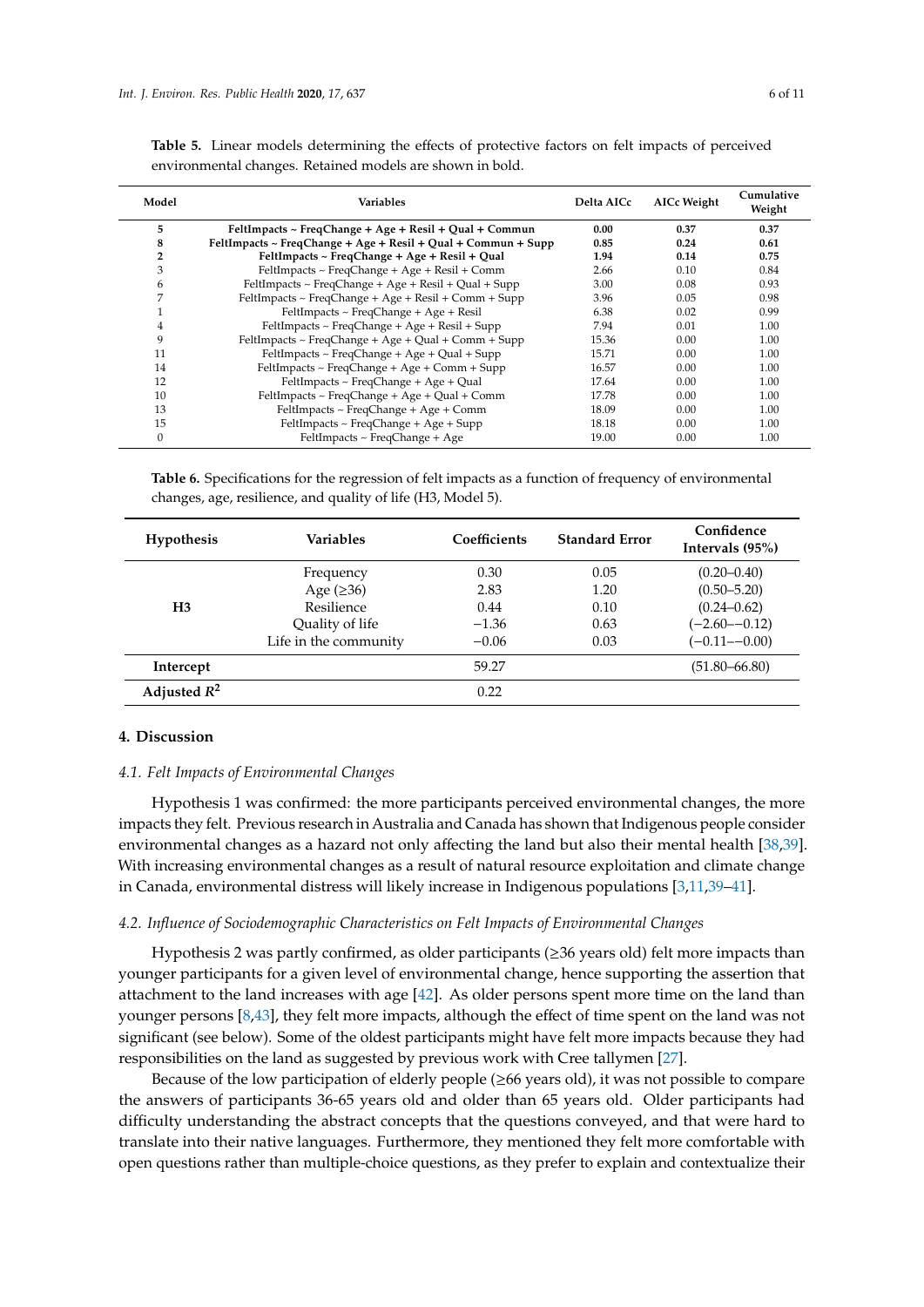answers. Closed-ended questions therefore do not appear appropriate to work with older Indigenous people, and qualitative methods are better suited [\[44](#page-9-10)[,45\]](#page-9-11).

Gender did not significantly affect the impacts felt from perceived environmental changes. This could be explained by the fact that men and women share common values and cultural systems that influence their perception of environmental changes in a similar way [\[46,](#page-9-12)[47\]](#page-9-13).

Parenthood did not significantly affect the impacts felt from perceived environmental changes. Parenthood was expected to play a role, because the land is a privileged setting for cultural transmission as revealed, for example, by previous work with the Atikamekw people [\[8\]](#page-7-5). Maybe the lack of an effect of parenthood is due to the fact that Indigenous peoples in Canada tend to live in an extended family setting where everyone (parent or not) contributes to children's education [\[48](#page-9-14)[,49\]](#page-9-15).

Time spent on the land did not significantly affect the impacts felt from perceived environmental changes. While it is possible that participants spending more time on the land were more exposed to environmental changes, the perceived frequency of environmental changes was controlled in the model. Moreover, attachment to the land might not be directly associated with the amount of time spent on the land. There is cultural transmission between persons spending more time on the land and those spending more time in the community [\[50,](#page-9-16)[51\]](#page-9-17), and social cohesion could mean that all community members share attachment to the land as well as distress associated with changes regardless of time spent on the land [\[52,](#page-9-18)[53\]](#page-9-19).

Other sociodemographic characteristics not tested here might affect the impacts felt from perceived environmental changes such as family composition, employment or education [\[1](#page-7-0)[,54\]](#page-9-20). In addition, someone can feel distressed not only in face of environmental changes but also because of other situations with which he/she must cope [\[54\]](#page-9-20).

#### *4.3. Influence of Protective Factors in Mitigating the Impacts of Environmental Changes*

Hypothesis 3 was partially confirmed, as resilience and quality of life significantly influenced the felt impacts of environmental changes. As expected, persons with a higher quality of life felt fewer impacts of environmental changes [\[39,](#page-9-6)[54,](#page-9-20)[55\]](#page-9-21). However, while resilience was also expected to reduce the felt impacts of environmental changes [\[56\]](#page-10-0), the relationship was in the other direction: more resilient participants felt more impacts of environmental changes. As resilience was positively associated with felt impacts, but also with perceived frequency of environmental changes (data not shown), it could be that only the most resilient persons continue to go on the land when environmental changes are frequent, and thus they perceive more changes and feel more impacts. However, as they are resilient, they have the adaptive capacity to cope with changes [\[57\]](#page-10-1). Conversely, persons with low resilience might cease to go on the land when it is highly disturbed, as they are not able to handle so much change. More research is needed to test this assertion.

Support from family and friends did not have a protective effect on felt impacts of perceived environmental changes. In three of the four participating communities, the territory is divided into family hunting grounds, and thus family members are all exposed to the same level of environmental changes and likely experience similar distress. Previous studies have shown that support from family and friends is less efficient when distress is spread throughout the family [\[58\]](#page-10-2).

Life in the community also did not have a protective effect on felt impacts of perceived environmental changes. The low internal consistency of this variable (Cronbach's alpha = 0.48) could explain why its predictive power was low. Furthermore, while life in the community might turn people away from the traditional way of life [\[59\]](#page-10-3), having a job can also provide the money needed to pursue traditional activities on the land [\[60\]](#page-10-4). Mobility among places increases adaptability to different environments and situations [\[10,](#page-8-6)[61\]](#page-10-5).

## **5. Conclusions**

When Indigenous people perceive more environmental changes in the eastern Canadian boreal forest, they feel more impacts on their well-being. This is especially true for older individuals, for those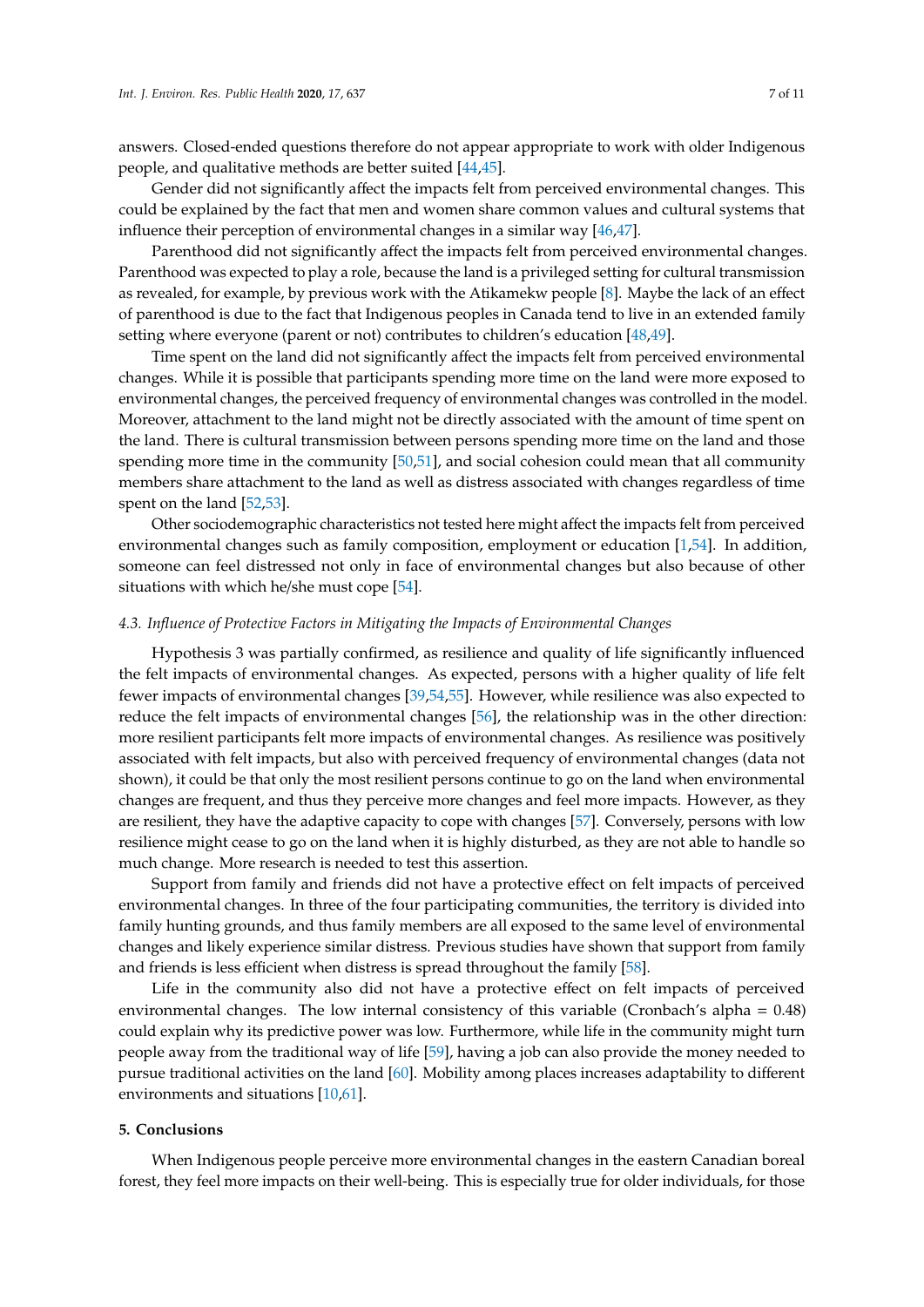who have a low quality of life, and likely for those that are less resilient. Environmental distress will continue to increase in the study area, as climate change will continue in the next decades and as the pressure to extract natural resources will continue to rise.

Limitations to this study could have influenced the results. First, some factors that could possibly affect people's distress were not included such as education, employment, access to services, or family composition. Nevertheless, we likely took at least part of their effects into account by considering overarching variables such as quality of life, support from family and friends, and resilience. Second, due to the low participation from the oldest age group (>66 years old), we had to use a combined age class (≥36 years old) which could have masked some of the variability. Indeed, older Indigenous people are more often responsible for family hunting grounds and have a deeper connection with the land. Yet, the significant difference between the level of impacts felt by the younger and older age groups was consistent with expectations.

Two possible solutions to reduce environmental distress are (1) to refuse resource development projects beyond a certain threshold of environmental change where felt impacts exceed the resilience capacity of the more vulnerable community members; and (2) to develop measures to increase protective factors, especially resilience and quality of life.

**Supplementary Materials:** The following are available online at http://[www.mdpi.com](http://www.mdpi.com/1660-4601/17/2/637/s1)/1660-4601/17/2/637/ [s1,](http://www.mdpi.com/1660-4601/17/2/637/s1) Questionnaire.

**Author Contributions:** Conceptualization, H.A. and O.L.; methodology, L.F., H.A., A.C.B. and O.L.; formal analysis, L.F., A.C.B.; investigation, L.F. and H.A.; data curation, L.F.; writing—original draft preparation, L.F.; writing—review and editing, L.F., H.A., A.C.B. and O.L.; supervision, H.A. and O.L. All authors have read and agreed to the published version of the manuscript.

**Funding:** This research was funded by the Social Sciences and Humanities Research Council of Canada, grant number 435-2014-1705.

**Acknowledgments:** The authors would like to thank the members of the Opitciwan, Ouje-Bougoumou, Pikogan, and Wahgoshig communities for their trust, co-operation, and commitment. Sincere thanks are also extended to the following people for their help during field work: Joël Bear Babin, James Cananasso, Maël Casu, Benoît Croteau, Louis-Joseph Drapeau, Brian Gélinas, Roxane Germain, Maurice J. Kistabish, Kevin Lacroix, Roger Lacroix, Wayne Lefebvre, Chris Sackaney, Alice Wapachee, and Marie-Soleil Wezineau.

**Conflicts of Interest:** The authors declare no conflict of interest.

#### **References**

- <span id="page-7-0"></span>1. Berry, H.; Bowen, K.; Kjellstorm, T. Climate change and mental health: A causal pathways framework. *Int. J. Public Health* **2010**, *55*, 123–132. [\[CrossRef\]](http://dx.doi.org/10.1007/s00038-009-0112-0)
- 2. McMichael, A.; Woodruff, R.; Hales, S. Climate change and human health: Present and future risks. *Lancet* **2006**, *367*, 859–869. [\[CrossRef\]](http://dx.doi.org/10.1016/S0140-6736(06)68079-3)
- <span id="page-7-6"></span>3. Asselin, H. Plan Nord: Les Autochtones laissés en plan. *Recherches Amérindiennes au Québec* **2011**, *41*, 37–46. [\[CrossRef\]](http://dx.doi.org/10.7202/1012702ar)
- <span id="page-7-1"></span>4. Booth, A.; Skelton, N. You spoil everything! Indigenous peoples and the consequences of industrial development in British Columbia. *Environ. Dev. Sustain.* **2011**, *13*, 685–702. [\[CrossRef\]](http://dx.doi.org/10.1007/s10668-011-9284-x)
- <span id="page-7-2"></span>5. Tobias, J.K.; Richmond, C.A.M. That land means everything to us as Anishinaabe . . . .: Environmental dispossession and resilience on the North Shore of Lake Superior. *Health Place* **2014**, *29*, 26–33. [\[CrossRef\]](http://dx.doi.org/10.1016/j.healthplace.2014.05.008)
- <span id="page-7-4"></span>6. Rigby, C.; Rosen, A.; Berry, H.; Hart, R. If the land's sick, we're sick: The impact of prolonged drought on the social and emotional well-being of Aboriginal communities in rural New South Wales. *Aust. J. Rural Health* **2011**, *19*, 249–254. [\[CrossRef\]](http://dx.doi.org/10.1111/j.1440-1584.2011.01223.x)
- <span id="page-7-3"></span>7. Cuerrier, A.; Brunet, N.; Gérin-Lajoie, J.; Downing, A.; Lévesque, E. The study of Inuit knowledge of climate change in Nunavik, Quebec: A mixed methods approach. *Hum. Ecol.* **2015**, *43*, 379–394. [\[CrossRef\]](http://dx.doi.org/10.1007/s10745-015-9750-4)
- <span id="page-7-5"></span>8. Basile, S.; Asselin, H.; Martin, T. Le territoire comme lieu privilégié de transmission des savoirs et des valeurs des femmes Atikamekw. *Rech. Fém.* **2017**, *30*, 61–80.
- 9. Connor, L.; Albrecht, G.; Higginbotham, N.; Freeman, S.; Smith, W. Environmental change and human health in Upper Hunter communities of New South Wales, Australia. *EcoHealth* **2004**, *1*, 47–58. [\[CrossRef\]](http://dx.doi.org/10.1007/s10393-004-0053-2)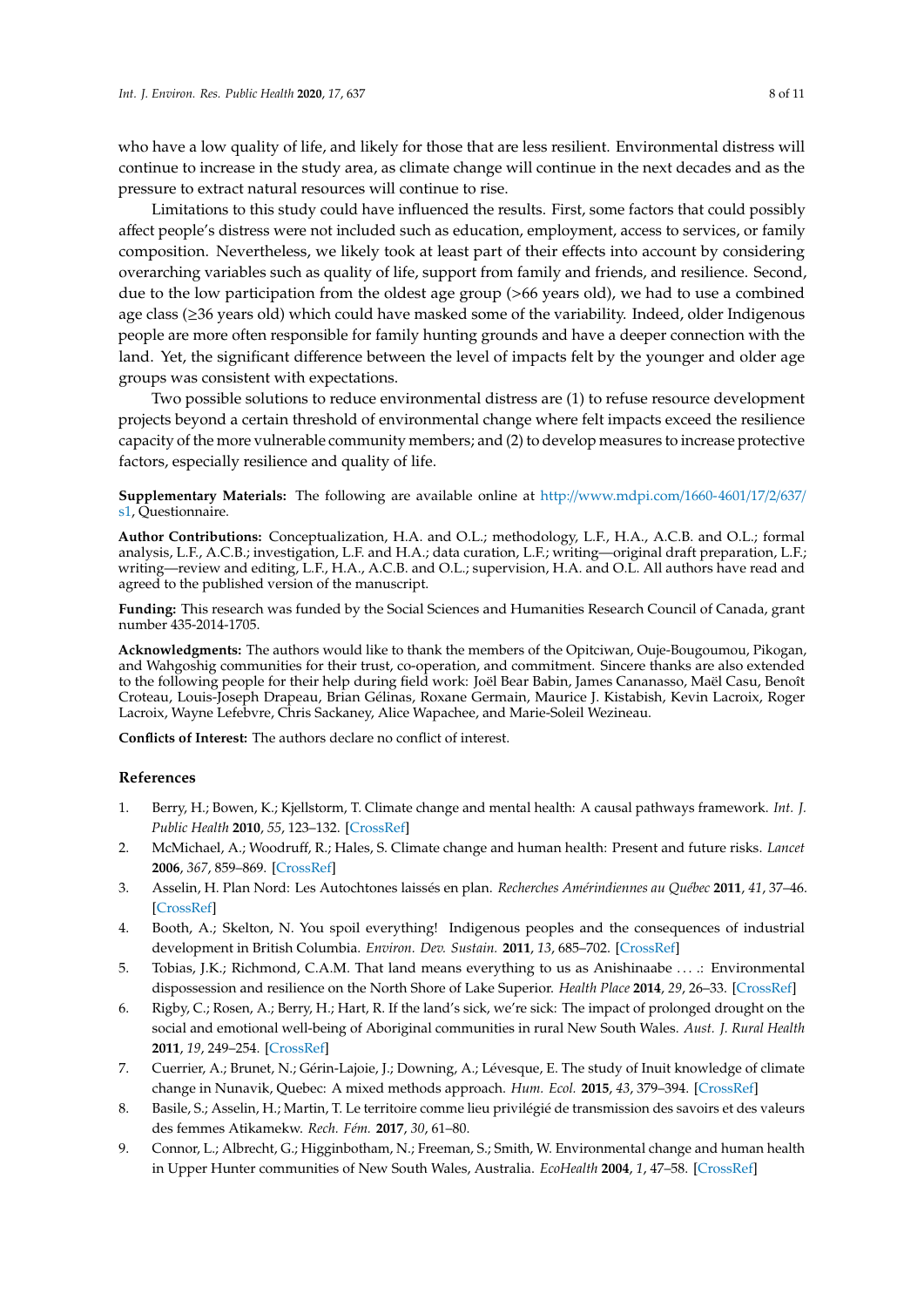- <span id="page-8-6"></span>10. Lemelin, H.; Matthews, D.; Mattina, C.; McIntyre, N.; Johnston, M.; Koster, R.; Weenusk First Nation at Peawanuck. Climate change, wellbeing and resilience in the Weenusk First Nation at Peawanuck: The Moccasin Telegraph Goes Global. *Rural Remote Health* **2010**, *10*, 1333.
- <span id="page-8-0"></span>11. Willox, A.; Stephenson, E.; Allen, J.; Bourque, F.; Drossos, A.; Elgarøy, S.; Kral, M.; Mauro, I.; Pearce, J. Examining relationships between climate change and mental health in the Circumpolar North. *Reg. Environ. Chang.* **2015**, *15*, 169–182. [\[CrossRef\]](http://dx.doi.org/10.1007/s10113-014-0630-z)
- <span id="page-8-1"></span>12. Reading, C. Structural Determinants of Aboriginal Peoples' Health. In *Determinants of Indigenous People's Health: Beyond the Social*, 2nd ed.; Greenwood, M., de Leeuw, S., Lindsay, N.M., Eds.; Canadian Scholars: Toronto, ON, Canada, 2018; pp. 3–15.
- <span id="page-8-2"></span>13. Basile, S. Le Rôle et la Place des Femmes Atikamekw Dans la Gouvernance du Territoire et des Ressources Naturelles. Ph.D. Thesis, Université du Québec en Abitibi-Témiscamingue, Rouyn-Noranda, QC, Canada, 2017.
- 14. Halseth, R. *Aboriginal Women in Canada, Gender, Socio-Economic Determinants of Health, and Initiatives to Close the Wellness-Gap*; National Collaborating Centre for Aboriginal Health: Prince George, BC, Canada, 2013.
- 15. Labra, O.; Tremblay, G.; Ependa, A.; Gingras-Lacroix, G. Men's help-seeking and health in natural disaster context. *Glob. J. Health Sci.* **2017**, *10*, 76–87. [\[CrossRef\]](http://dx.doi.org/10.5539/gjhs.v10n1p76)
- 16. Lévesque, C.; Geoffroy, D.; Polèse, G. Naskapi women: Words, narratives, and knowledge. In *Living on the Land. Indigenous Women's Understanding of Place*; Kermoal, N., Altamirano-Jimérez, I., Eds.; Athabasca University Press: Edmonton, AB, Canada, 2016; pp. 59–84.
- <span id="page-8-3"></span>17. Natcher, D. Gender and resource co-management in Northern Canada. *Arctic* **2013**, *66*, 218–221. [\[CrossRef\]](http://dx.doi.org/10.14430/arctic4293)
- <span id="page-8-4"></span>18. Big-Canoe, K.; Richmond, C.A.M. Anishinabe youth perceptions about community health: Toward environmental repossession. *Health Place* **2014**, *26*, 127–135. [\[CrossRef\]](http://dx.doi.org/10.1016/j.healthplace.2013.12.013)
- <span id="page-8-8"></span>19. Richmond, C. The Relatedness of People, Land, and Health: Stories from Anishinabe Elders. In *Determinants of Indigenous People's Health: Beyond the Social*, 2nd ed.; Greenwood, M., de Leeuw, S., Lindsay, N.M., Eds.; Canadian Scholars: Toronto, ON, Canada, 2018; pp. 47–63.
- 20. Bousquet, M.-P. *Les Anicinabek, du Bois à L'asphalte: Le Déracinement des Algonquins du Québec*; Éditions du Quartz: Rouyn-Noranda, QC, Canada, 2016.
- 21. Kooiman, H.; Macdonald, M.E.; Carnevale, F.; Pineda, C.; Nottaway, W.; Vignola, S. Minododazin: Translating an Algonquin tradition of respect into youth well-being in Rapid Lake, Quebec. *Pimatisiwin* **2012**, *10*, 1–16.
- <span id="page-8-5"></span>22. Roué, M. Healing the wounds of school by returning to the land: Cree elders come to the rescue of a lost generation. *Int. Soc. Sci. J.* **2006**, *58*, 15–24. [\[CrossRef\]](http://dx.doi.org/10.1111/j.1468-2451.2006.00596.x)
- <span id="page-8-7"></span>23. Richardson, G. The metatheory of resilience and resiliency. *Clin. Psychol.* **2002**, *58*, 307–321. [\[CrossRef\]](http://dx.doi.org/10.1002/jclp.10020)
- <span id="page-8-9"></span>24. Manitowabi, D.; Shawande, M. The meaning of Anishinabe healing and wellbeing on Manitoulin island. *Pimatisiwin* **2011**, *9*, 441–458.
- <span id="page-8-10"></span>25. Richmond, C.A.M.; Ross, N.A. Social support, material circumstance and health behaviour: Influences on health in First Nation and Inuit communities of Canada. *Soc. Sci. Med.* **2008**, *67*, 1423–1433. [\[CrossRef\]](http://dx.doi.org/10.1016/j.socscimed.2008.06.028)
- <span id="page-8-11"></span>26. Richmond, C.A.M.; Elliott, S.J.; Matthews, R.; Elliott, B. The political ecology of health: Perceptions of environment, economy, health and well-being among 'Namgis First Nation. *Health Place* **2005**, *11*, 349–365. [\[CrossRef\]](http://dx.doi.org/10.1016/j.healthplace.2004.04.003)
- <span id="page-8-12"></span>27. Whiteman, G. The impact of economic development in James Bay, Canada the Cree Tallymen speak out. *Organ. Environ.* **2004**, *17*, 425–448. [\[CrossRef\]](http://dx.doi.org/10.1177/1086026604270636)
- <span id="page-8-13"></span>28. Saint-Arnaud, M.; Asselin, H.; Dubé, C.; Croteau, Y.; Papatie, C. Developing criteria and indicators for aboriginal forestry: Mutual learning through collaborative research. In *Changing the Culture of Forestry in Canada: Building E*ff*ective Institutions for Aboriginal Engagement in Sustainable Forest Management*; Stevenson, M.G., Natcher, D.C., Eds.; Canadian Circumpolar Institute Press: Edmonton, AB, Canada, 2009; pp. 85–105.
- <span id="page-8-14"></span>29. Higginbotham, N.; Connor, L.; Albrecht, G.; Freeman, S.; Agho, K. Validation of an environmental distress scale. *EcoHealth* **2007**, *3*, 245–254. [\[CrossRef\]](http://dx.doi.org/10.1007/s10393-006-0069-x)
- <span id="page-8-15"></span>30. Willox, A.C.; Harper, S.L.; Ford, J.D.; Landman, K.; Houle, K.; Edge, V.L. "From this place and of this place: Climate change, sense of place, and health in Nunatsiavut, Canada. *Soc. Sci. Med.* **2012**, *75*, 538–547. [\[CrossRef\]](http://dx.doi.org/10.1016/j.socscimed.2012.03.043)
- <span id="page-8-16"></span>31. Connor, K.; Davidson, J. Development of a new resilience scale: The Connor-Davidson resilience scale (CD-RISC). Depress. *Anxiety* **2003**, *18*, 76–82. [\[CrossRef\]](http://dx.doi.org/10.1002/da.10113)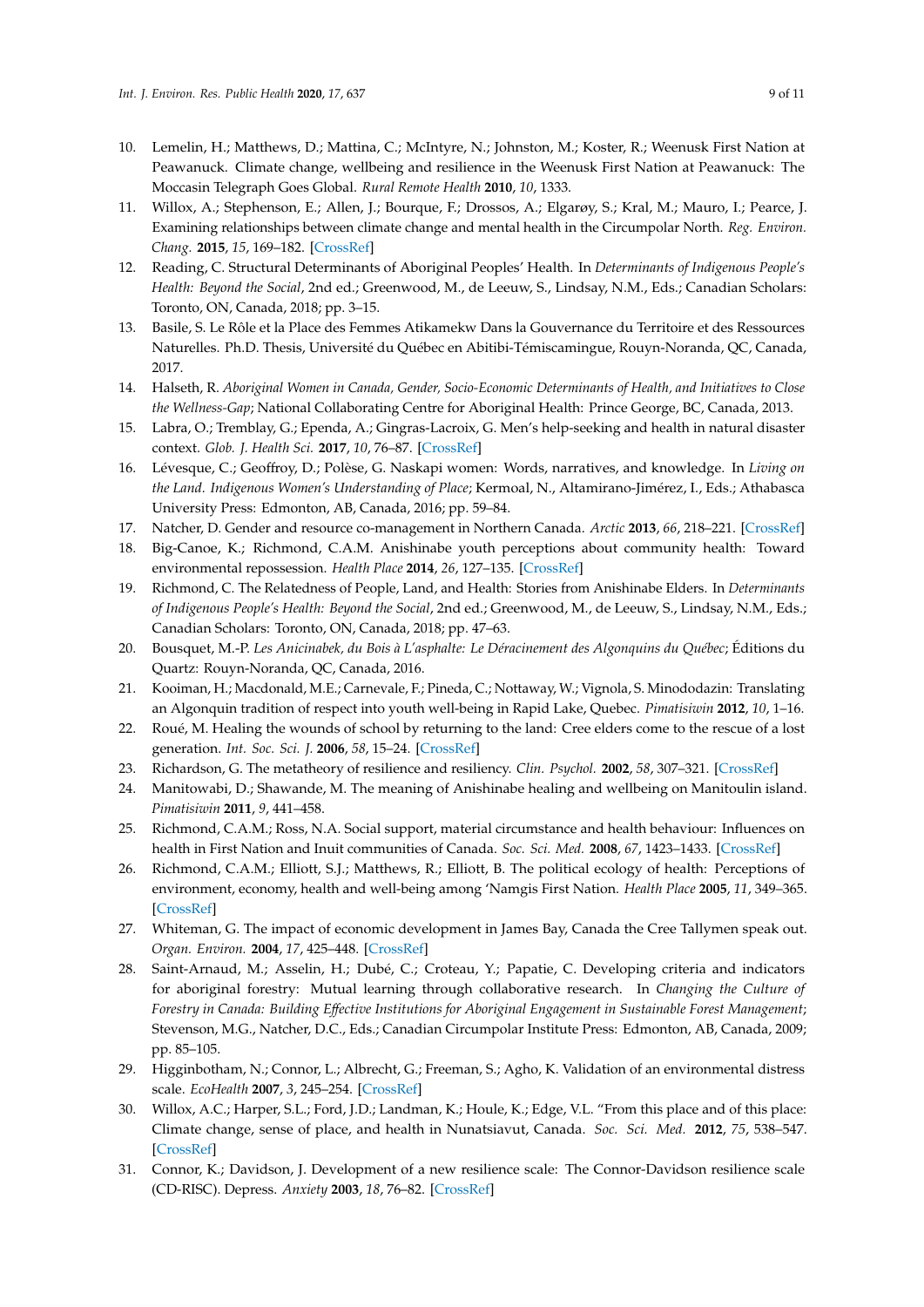- 32. Campbell, L.; Stein, M. Psychometric analysis and refinement of the Connor–Davidson resilience scale (CD-RISC): Validation of a 10-item measure of resilience. *J. Trauma. Stress* **2007**, *20*, 1019–1028. [\[CrossRef\]](http://dx.doi.org/10.1002/jts.20271)
- <span id="page-9-0"></span>33. Goins, T.; Gregg, J.; Fiske, A. Psychometric properties of the Connor-Davidson resilience scale with older American Indians: The native elder care study. *Res. Aging* **2012**, *34*, 1–21. [\[CrossRef\]](http://dx.doi.org/10.1177/0164027511431989)
- <span id="page-9-1"></span>34. Asselin, H.; Basile, S. Éthique de la recherche avec les peuples autochtones: Qu'en pensent les principaux intéressés? *Éthique Publique* **2012**, *14*, 333–345. [\[CrossRef\]](http://dx.doi.org/10.4000/ethiquepublique.959)
- <span id="page-9-2"></span>35. Basile, S.; Asselin, H.; Martin, T. Co-construction of a data collection tool: A case study with Atikamekw women. *ACME Int. J. Crit. Geogr.* **2018**, *17*, 840–860.
- <span id="page-9-3"></span>36. Mazerolle, M. AICcmodavg: Model Selection and Multimodel Inference Based on (Q)AIC(c). 2017. Available online: https://[cran.r-project.org](https://cran.r-project.org/package=AICcmodavg)/package=AICcmodavg (accessed on 20 December 2019).
- <span id="page-9-4"></span>37. Burnham, K.; Anderson, D. *Model Selection and Multimodel Inference: A Practical Information-Theoretic Approach*; Springer: New York, NY, USA, 2002.
- <span id="page-9-5"></span>38. Albrecht, G.; Sartore, G.; Connor, L.; Higginbotham, N.; Freeman, S.; Kelly, B.; Stain, H.; Tonna, A.; Pollard, G. Solastalgia: The distress caused by environmental change. *Australas. Psychiatry* **2007**, *15* (Suppl. 1), S95–S98. [\[CrossRef\]](http://dx.doi.org/10.1080/10398560701701288)
- <span id="page-9-6"></span>39. Ford, J.; Berrang, L.; King, M.; Furgal, C. Vulnerability of Aboriginal health systems in Canada to climate change. *Glob. Environ. Chang.* **2010**, *20*, 668–680. [\[CrossRef\]](http://dx.doi.org/10.1016/j.gloenvcha.2010.05.003)
- 40. Campbell, L.; Bertollini, R.; Neira, M.; Ebi, K.; McMichael, A. Health and climate change: A roadmap for applied research. *Lancet* **2009**, *373*, 1663–1665. [\[CrossRef\]](http://dx.doi.org/10.1016/S0140-6736(09)60926-0)
- <span id="page-9-7"></span>41. Costello, A.; Abbas, M.; Allen, A.; Ball, S.; Bell, S.; Bellamy, R.; Friel, S.; Groce, N.; Johnson, A.; Kett, M.; et al. Managing the health effects of climate change. *Lancet* **2009**, *373*, 1693–1733. [\[CrossRef\]](http://dx.doi.org/10.1016/S0140-6736(09)60935-1)
- <span id="page-9-8"></span>42. Hidalgo, M.C.; Hernandez, B. Place attachment: Conceptual and empirical questions. *J. Environ. Psychol.* **2001**, *21*, 273–281. [\[CrossRef\]](http://dx.doi.org/10.1006/jevp.2001.0221)
- <span id="page-9-9"></span>43. Ermine, W.; Nilson, R.; Sauchyn, D.; Sauvé, E.; Smith, R.Y. Isi Askiwan—The state of the land: Summary of the Prince Albert Grand Council elders' forum on climate change. *J. Aborig. Health* **2005**, *2*, 62–72.
- <span id="page-9-10"></span>44. Holmes, W.; Stewart, P.; Garrow, A.; Anderson, I.; Thorpe, L. Researching Aboriginal health: Experience from a study of urban young people's health and well-being. *Soc. Sci. Med.* **2002**, *54*, 1267–1279. [\[CrossRef\]](http://dx.doi.org/10.1016/S0277-9536(01)00095-8)
- <span id="page-9-11"></span>45. Lavallée, L. Practical application of an Indigenous research framework and two qualitative Indigenous research methods: Sharing circles and Anishnaabe symbol-based reflection. *Int. J. Qual. Meth.* **2009**, *8*, 21–40. [\[CrossRef\]](http://dx.doi.org/10.1177/160940690900800103)
- <span id="page-9-12"></span>46. Leonard, S.; Parsons, M.; Olawsky, K.; Kofod, F. The role of culture and traditional knowledge in climate change adaptation: Insights from east Kimberley, Australia. *Glob. Environ. Chang.* **2013**, *23*, 623–632. [\[CrossRef\]](http://dx.doi.org/10.1016/j.gloenvcha.2013.02.012)
- <span id="page-9-13"></span>47. Wolf, J. Climate Change Adaptation as a Social Process. In *Climate Change Adaptation in Developed Nations: From Theory to Practice*; Ford, J., Berrang-Ford, L., Eds.; Springer: New York, NY, USA, 2011; pp. 21–32.
- <span id="page-9-14"></span>48. Gibson, G.; Klinck, J. Canada's resilient north: The impact of mining on Aboriginal communities. *Pimatisiwin* **2005**, *3*, 116–139.
- <span id="page-9-15"></span>49. Preston, J.-P.; Cottrell, M.; Pelletier, T.-R.; Pearce, J.-V. Aboriginal early childhood education in Canada: Issues of context. *J. Early Child. Res.* **2012**, *10*, 3–18. [\[CrossRef\]](http://dx.doi.org/10.1177/1476718X11402753)
- <span id="page-9-16"></span>50. Corntassel, J. Re-envisioning resurgence: Indigenous pathways to decolonization and sustainable self-determination. *Decolonization Indig. Educ. Soc.* **2012**, *1*, 86–101.
- <span id="page-9-17"></span>51. Pearce, T.; Wright, H.; Notaina, R.; Kudlak, A.; Smit, B.; Ford, J.; Furgal, C. Transmission of environmental knowledge and land skills among Inuit men in Ulukhaktok, Northwest Territories, Canada. *Hum. Ecol.* **2011**, *39*, 271–288. [\[CrossRef\]](http://dx.doi.org/10.1007/s10745-011-9403-1)
- <span id="page-9-18"></span>52. Bihari, M.; Ryan, R. Influence of social capital on community preparedness for wildfires. *Landsc. Urban Plan.* **2012**, *106*, 253–261. [\[CrossRef\]](http://dx.doi.org/10.1016/j.landurbplan.2012.03.011)
- <span id="page-9-19"></span>53. Paton, D.; Johnston, D. Disasters and communities: Vulnerability, resilience and preparedness. *Disaster Prev. Manag.* **2001**, *10*, 270–277. [\[CrossRef\]](http://dx.doi.org/10.1108/EUM0000000005930)
- <span id="page-9-20"></span>54. Kirmayer, L.J.; Boothroyd, L.J.; Tanner, A.; Adelson, N.; Robinson, E. Psychological distress among the Cree of James Bay. *Transcult. Psychiatry* **2000**, *37*, 35–56. [\[CrossRef\]](http://dx.doi.org/10.1177/136346150003700102)
- <span id="page-9-21"></span>55. Ebi, K.-L.; Kovats, R.-S.; Menne, B. An approach for assessing human health vulnerability and public health interventions to adapt to climate change. *Environ. Health Perspect.* **2006**, *114*, 1930–1934. [\[CrossRef\]](http://dx.doi.org/10.1289/ehp.8430)